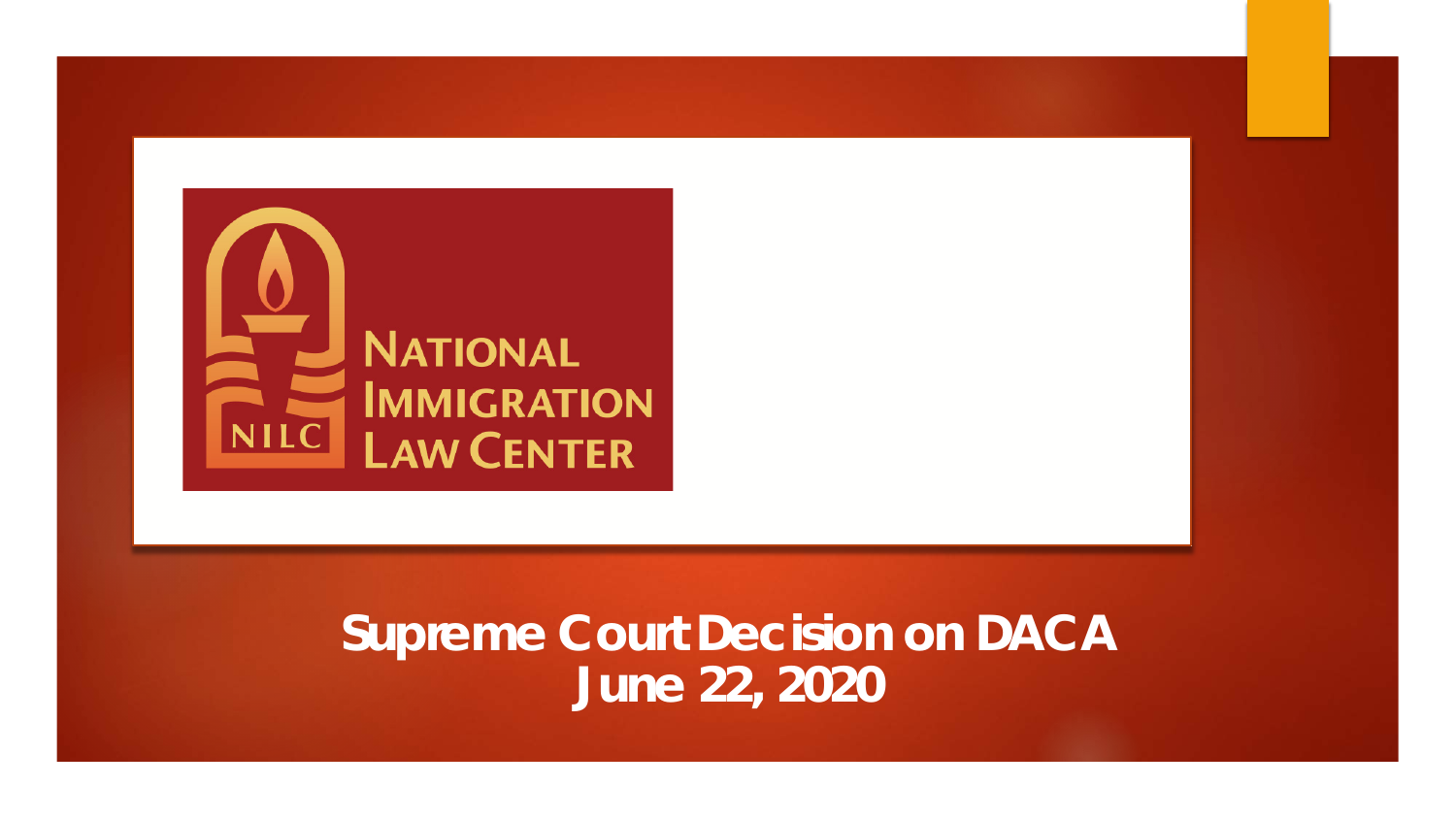# **Agenda**

- Introduction & Agenda Review (3 min)
- Context & Movement Response (10 min) Sanaa Abrar
- ▶ Supreme Court's Decision (10 min) Mayra Joachin
- DACA-Related Advocacy (10 min) Diana Pliego
- $Q&A(25 min)$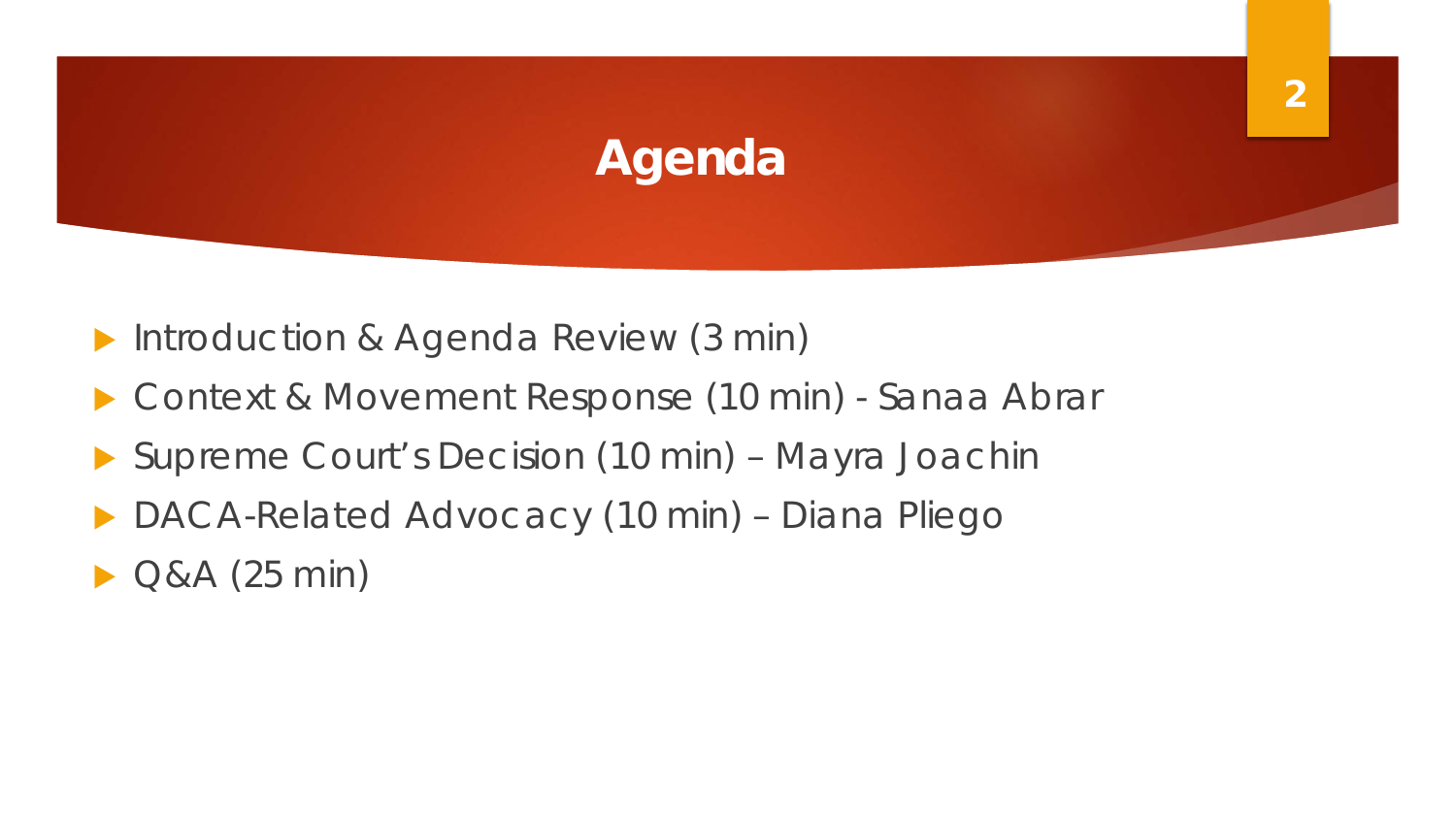### **We Won! What Does This Mean?**

- The Supreme Court rejected Trump's white supremacist agenda and sided with DACA recipients and helped protect immigrant youth and our families from Trump's deportation force.
- The conditions of this moment and the SCOTUS decision on DACA would not have been possible without the organizing of Black youth & Black-led organizations who are making this country reckon with the role of police in the murders and targeting of Black people.
- As long as Trump is in the White House, we will see attacks on immigrants, Black people and communities of color
	- ► **In order for this decision to stand, the American people have a choice to make this November.**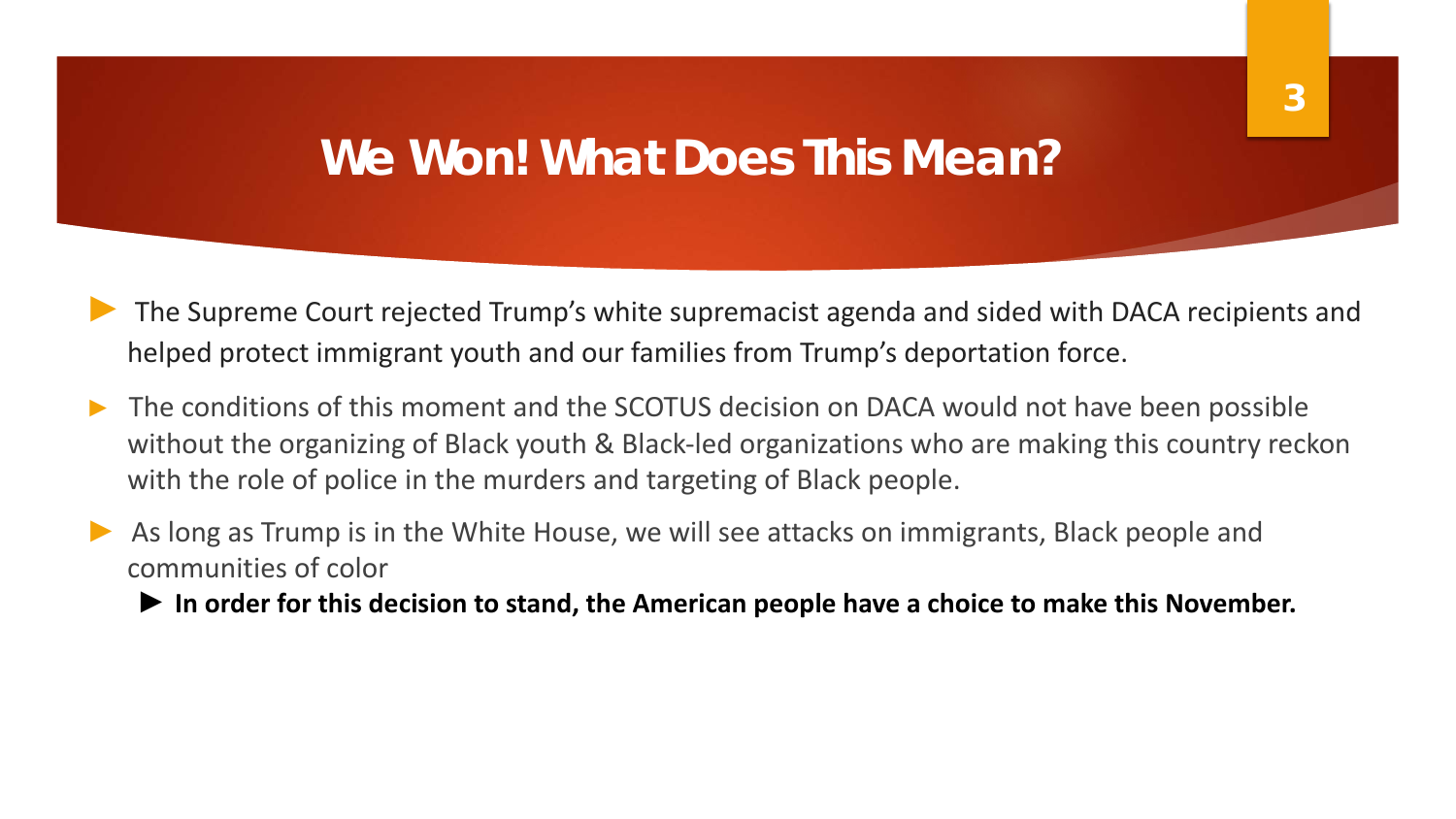### **Background Leading to DACA Decision**

- Supreme Court granted certiorari on 3 consolidated cases before the Court:
	- **DHS v. Regents of the University of California**
	- u *Wolf v. Batalla Vidal*
	- **Trump v. NAACP**
- Oral Argument: November 12, 2019
- Decision: June 18, 2020



[This Photo](http://en.wikipedia.org/wiki/File:US_Supreme_Court.JPG) by Unknown Author is licensed under [CC BY-SA](https://creativecommons.org/licenses/by-sa/3.0/)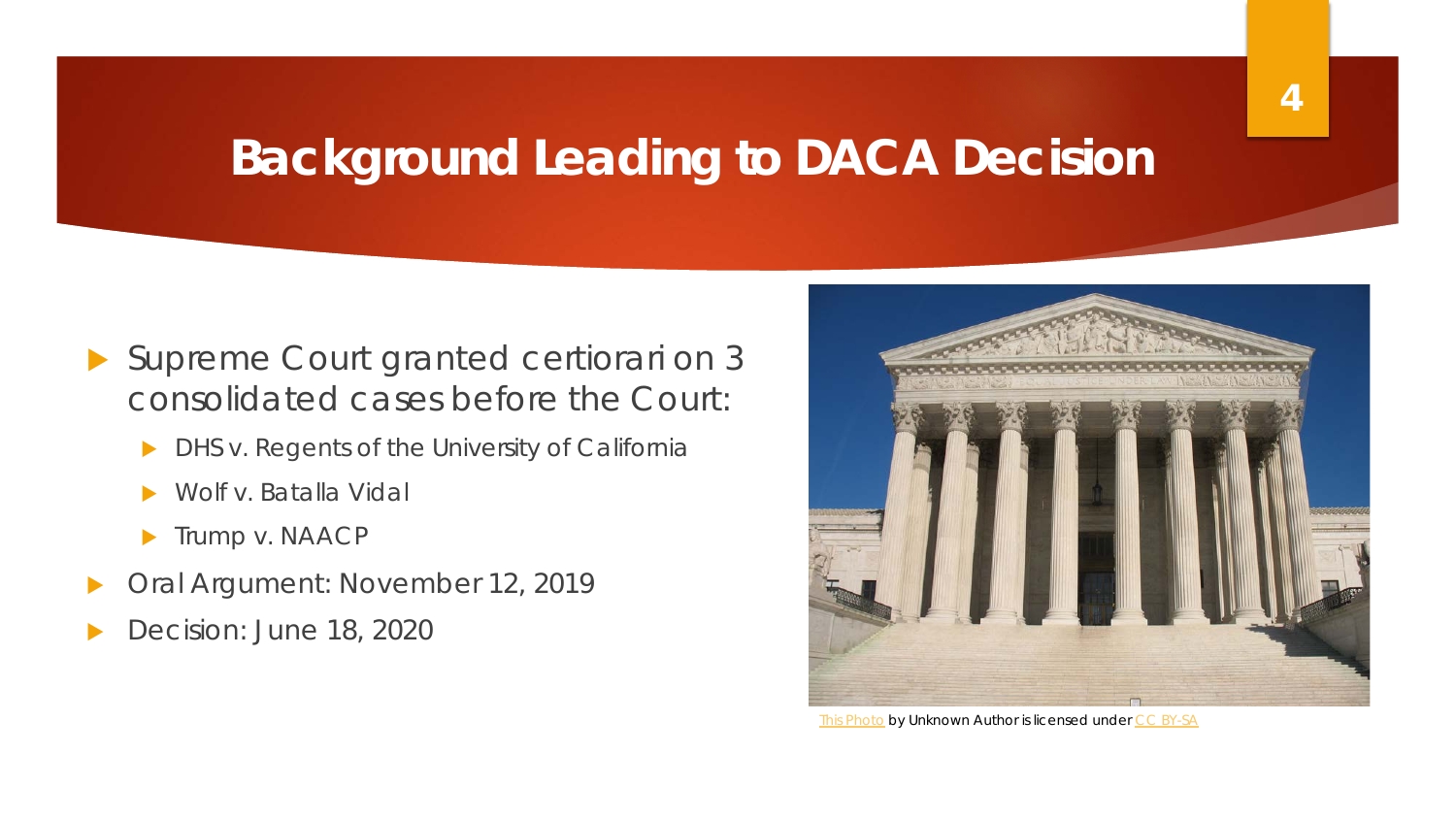# **Opinion**

### 5-4 written by Chief Justice Roberts

- Courts have legal authority to review the government's DACA rescission
- The government violated the Administrative Procedure Act (APA) when it ended DACA

(Slip Opinion)

#### Svllabus

NOTE: Where it is feasible, a syllabus (headnote) will be released, as is being done in connection with this case, at the time the opinion is issued. The syllabus constitutes no part of the opinion of the Court but has been prepared by the Reporter of Decisions for the convenience of the reader.<br>See United States v. Detroit Timber & Lumber Co., 200 U.S. 321, 337.

### **SUPREME COURT OF THE UNITED STATES**

#### Syllabus

### DEPARTMENT OF HOMELAND SECURITY ET AL. v. REGENTS OF THE UNIVERSITY OF CALIFORNIA ET AL.

#### CERTIORARI TO THE UNITED STATES COURT OF APPEALS FOR THE NINTH CIRCUIT

No. 18-587. Argued November 12, 2019—Decided June 18, 2020\*

In 2012, the Department of Homeland Security (DHS) issued a memorandum announcing an immigration relief program known as Deferred Action for Childhood Arrivals (DACA), which allows certain unauthorized aliens who arrived in the United States as children to apply for a two-year forbearance of removal. Those granted such relief become eligible for work authorization and various federal benefits. Some 700,000 aliens have availed themselves of this opportunity.

Two years later, DHS expanded DACA eligibility and created a related program known as Deferred Action for Parents of Americans and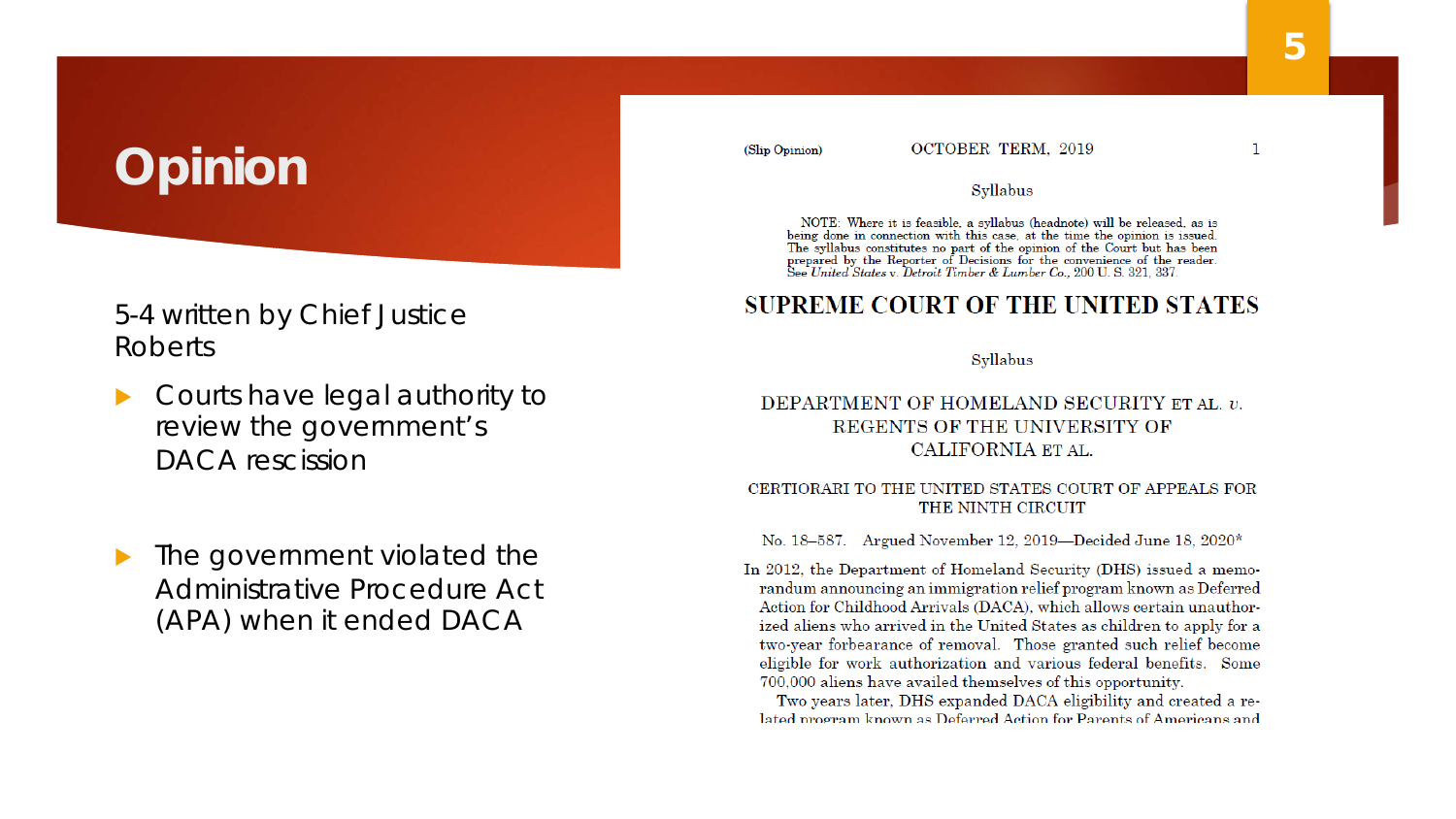## **"There was much for DHS to consider…"**

"[S]ince 2012, DACA recipients have '**enrolled in degree programs**, **embarked on careers, started businesses, purchased homes**, and even **married** and **had children**, all in reliance' on the DACA program. . . .

The **consequences of the rescission**, respondents emphasize, **would 'radiate outward**' to DACA recipients**' families,** including their 200,000 **U.S.-citizen children,** to the **schools** where DACA recipients study and teach, and to the **employers** who have invested time and money in training them. . . .

[Additionally,] excluding DACA recipients from the lawful labor force may, they tell us, result in the loss of \$215 billion in **economic activity** and an associated \$60 billion in federal tax revenue over the next ten years."

- Slip opinion, at 24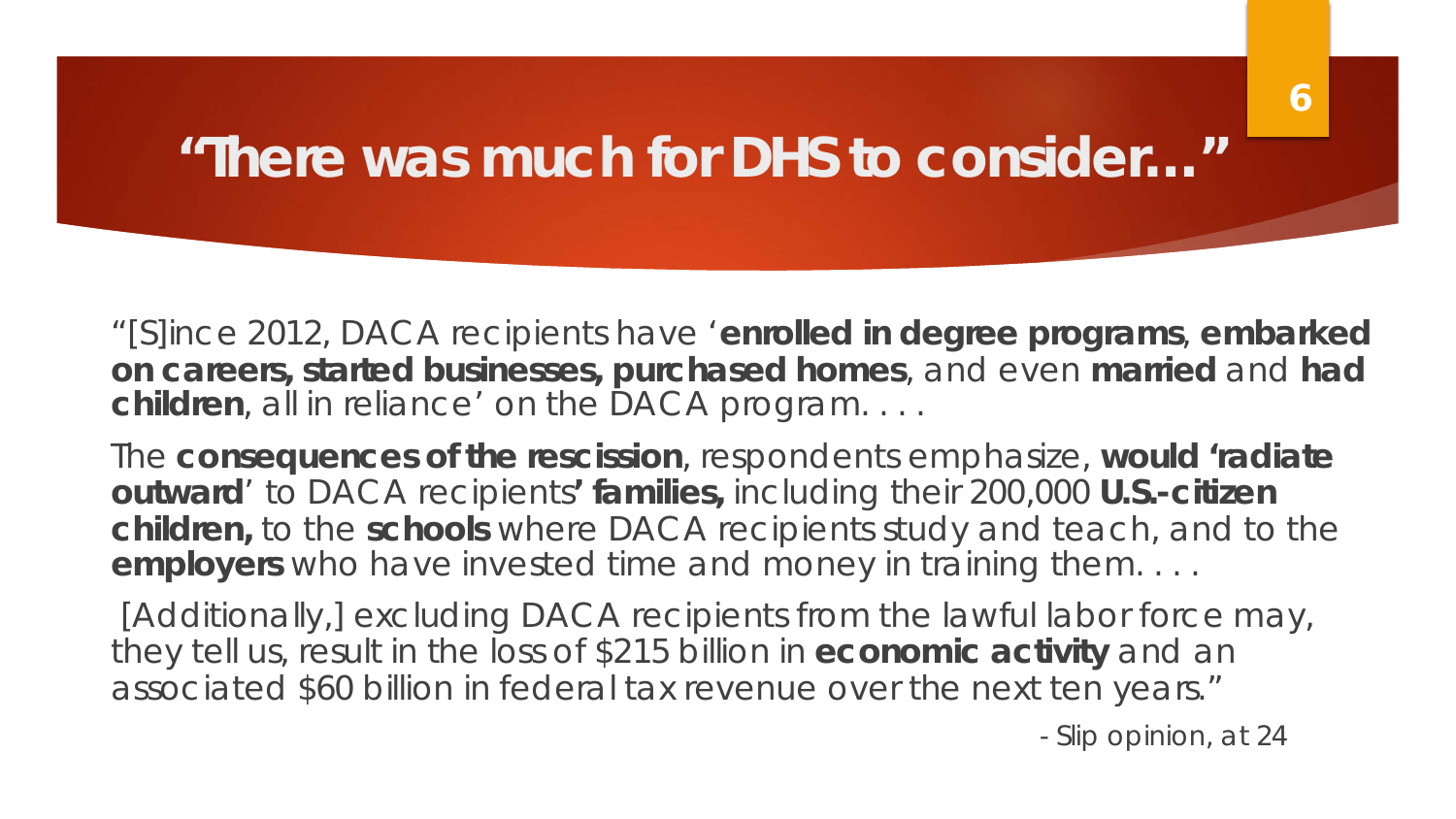# **Other Highlights**

**Majority:**

- Court affirmed opinion from the *NAACP* case and vacated Secretary Duke's memo ending DACA
- This means that the DACA program **remains in place,** as established through the Memo by DHS Secretary Napolitano in 2012
- **Equal Protection** 
	- $\triangleright$  Court concludes that equal protection claims were not sufficiently pled and have not shown that the decision to end DACA was motivated by racial animus

**7**

 $\blacktriangleright$  Justice Sotomayor dissents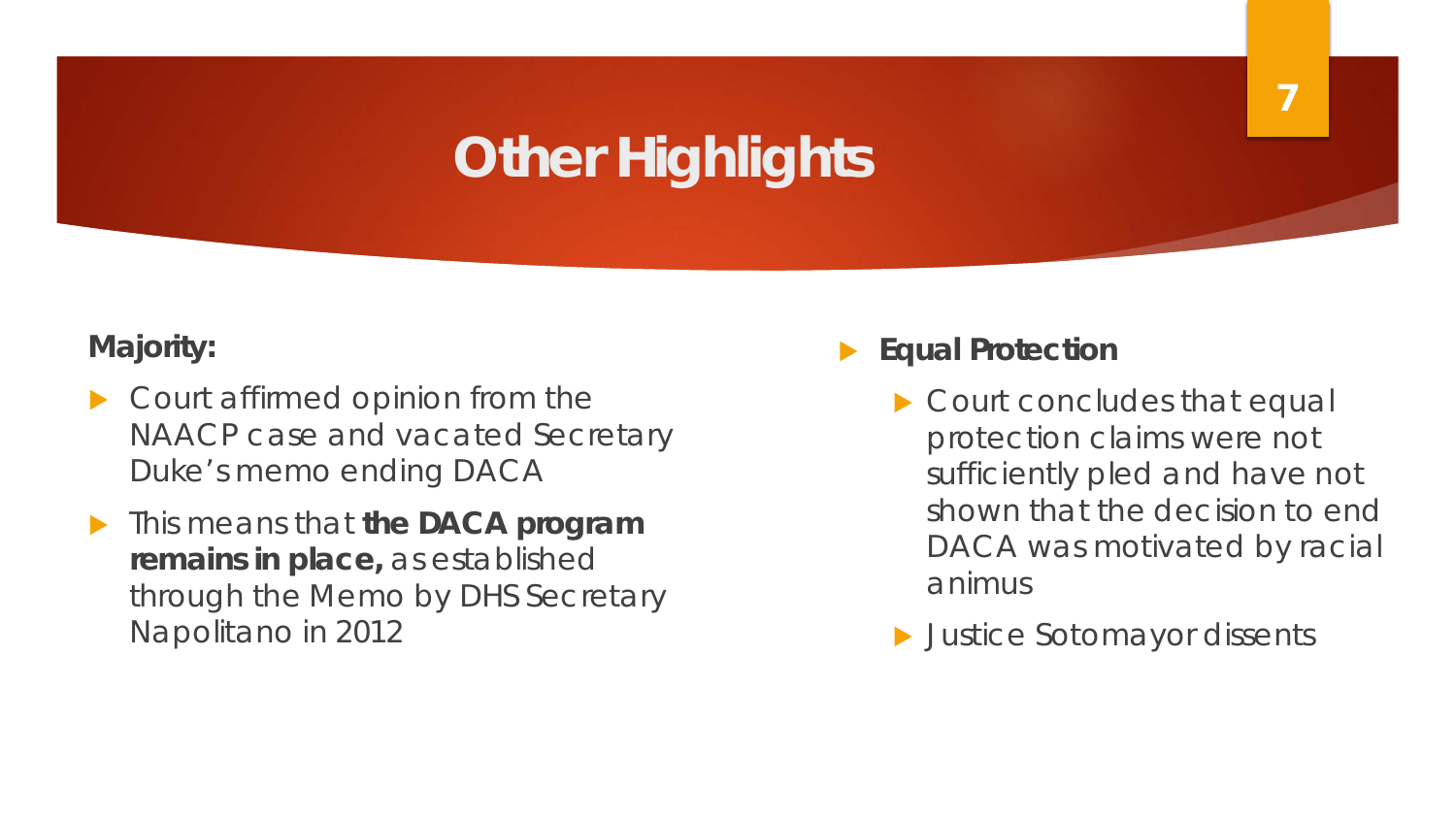# **What This Means**

- u USCIS can continue accepting and processing **renewal** applications.
- The Supreme Court decision requires DHS to again begin accepting initial applications and advance parole applications
	- $\triangleright$  We do not know whether the Trump administration will take action limiting these options.
- We encourage you to speak with an immigration attorney if you intend to apply for renewal or initial.
- The Information for DACA Recipients and Practitioners Workgroup will share **guidance soon.**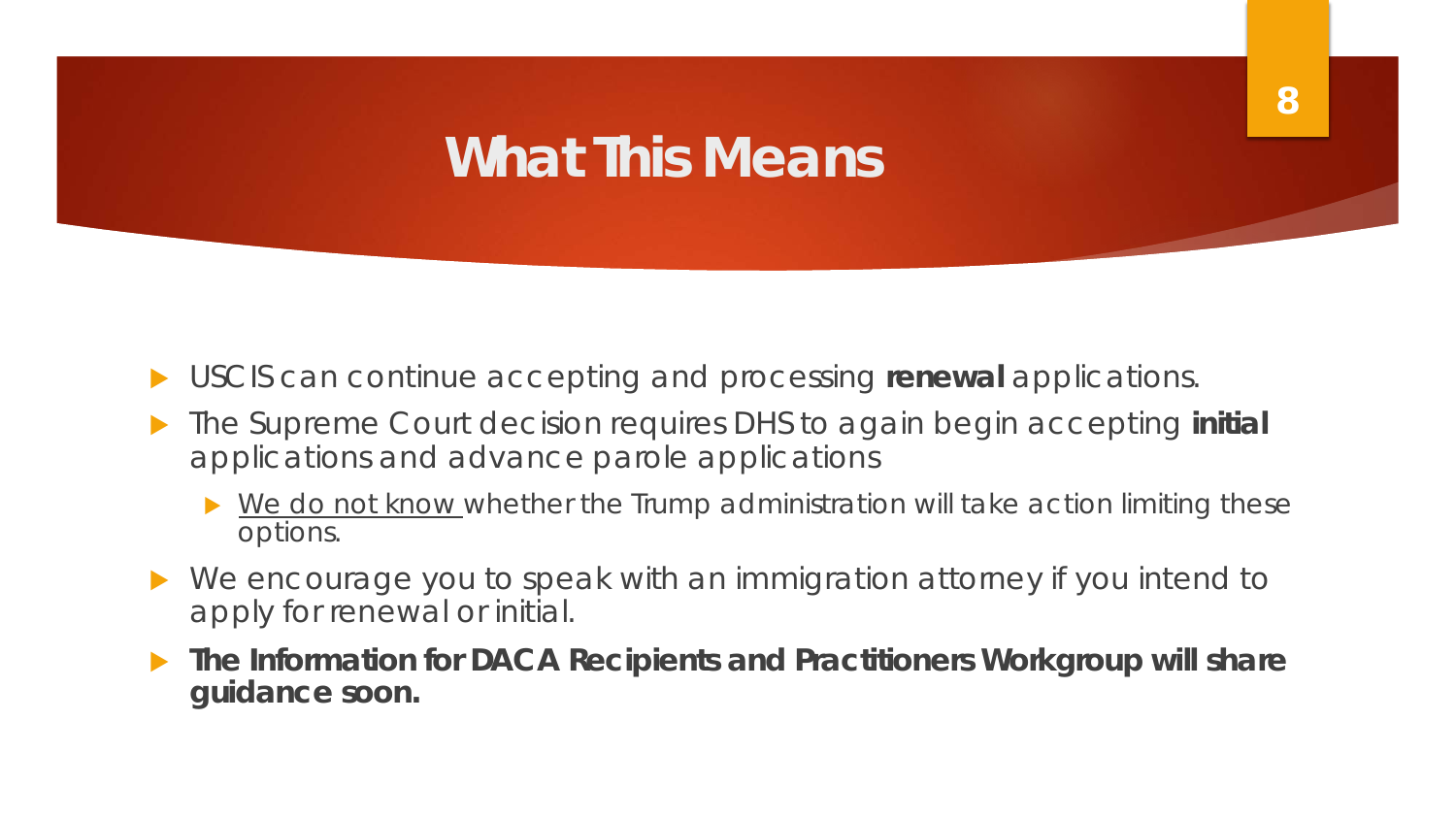## **Federal Advocacy**

- What is happening legislatively?
	- DACA Supreme Court win changes how the Administration and Congress will react w/r/t legislative solutions

- House and Senate working on separate police reform bills
- u COVID -19: House passed HEROES Act; Senate negotiations expected mid-July
- Our asks:
	- We are demanding that USCIS immediately restore the DACA program to its original state before termination (i.e. continue accepting renewals, begin accepting initial applications, and resume processing Advanced Parole)
	- $\triangleright$  We continue to call for permanent protections that help people, without hurting people.
		- $\triangleright$  Dream and Promise Act (H.R. 6)
		- Call on Congress to ensure the next COVID-19 relief bill includes automatic extensions of status and protection from deportation for DACA/TPS communities and provides economic relief and healthcare access to all.
		- Defund ICE & CBP
	- Uplifting asks by Movement for Black Lives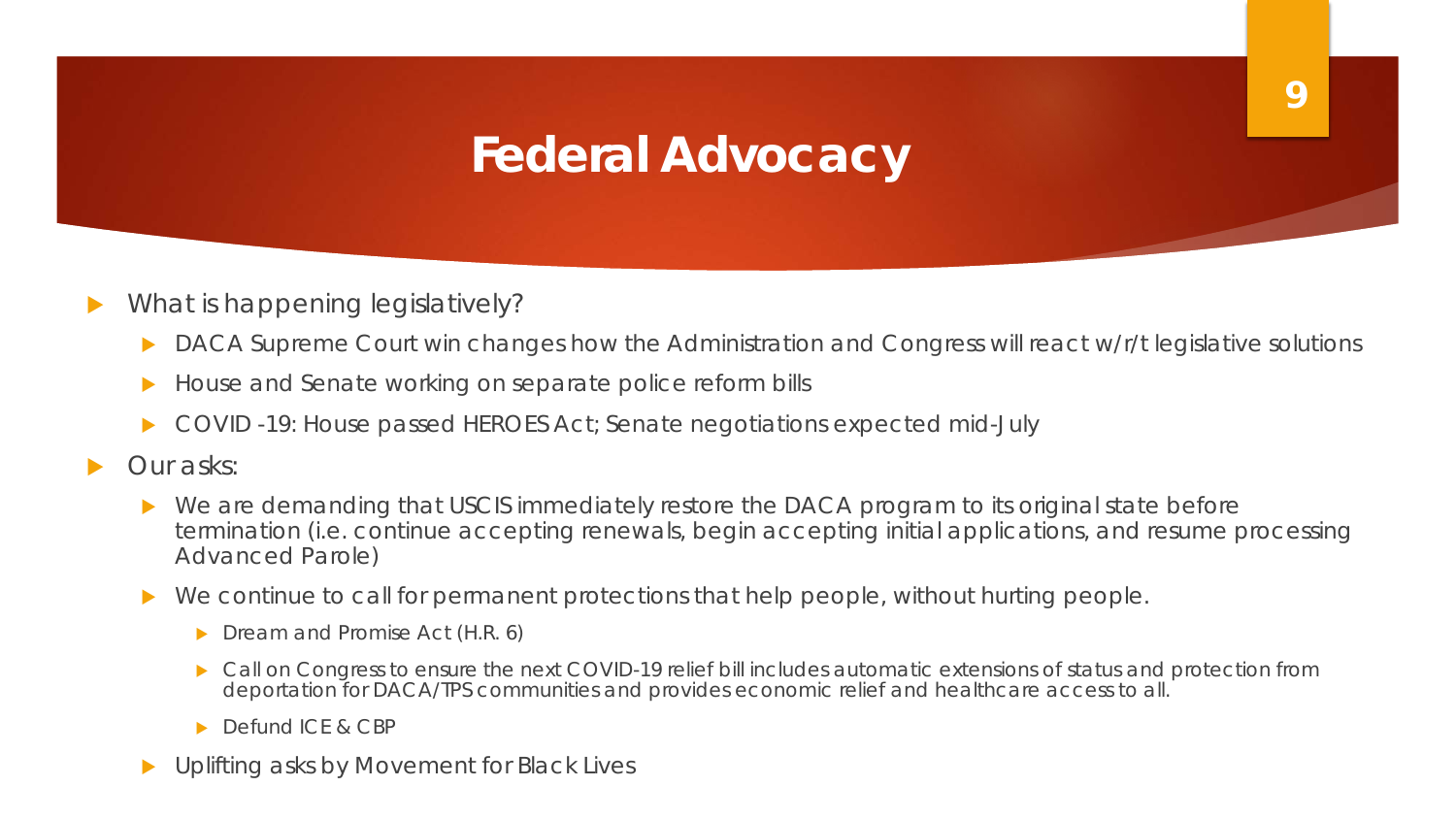### **Dream and Promise Act (H.R. 6)**

- What is the Dream and Promise Act?
	- $\triangleright$  A bill that would provide a pathway to citizenship for immigrant youth, DACA, TPS, and DED communities.
	- Does not contain harmful enforcement provisions or other harmful changes to our immigration system that might decrease pathways for immigrant communities.
- Where is it in Congress?
	- $\blacktriangleright$  House passed it in June 2019
	- $\triangleright$  Senate has not taken it up for a vote
- Now what?
	- $\triangleright$  We continue calling for permanent protections that help our communities without also hurting us and call on Members of Congress to do the same. The fight for all our communities continues.
	- If you are eligible for DACA now, consider renewing and applying for the protections we won.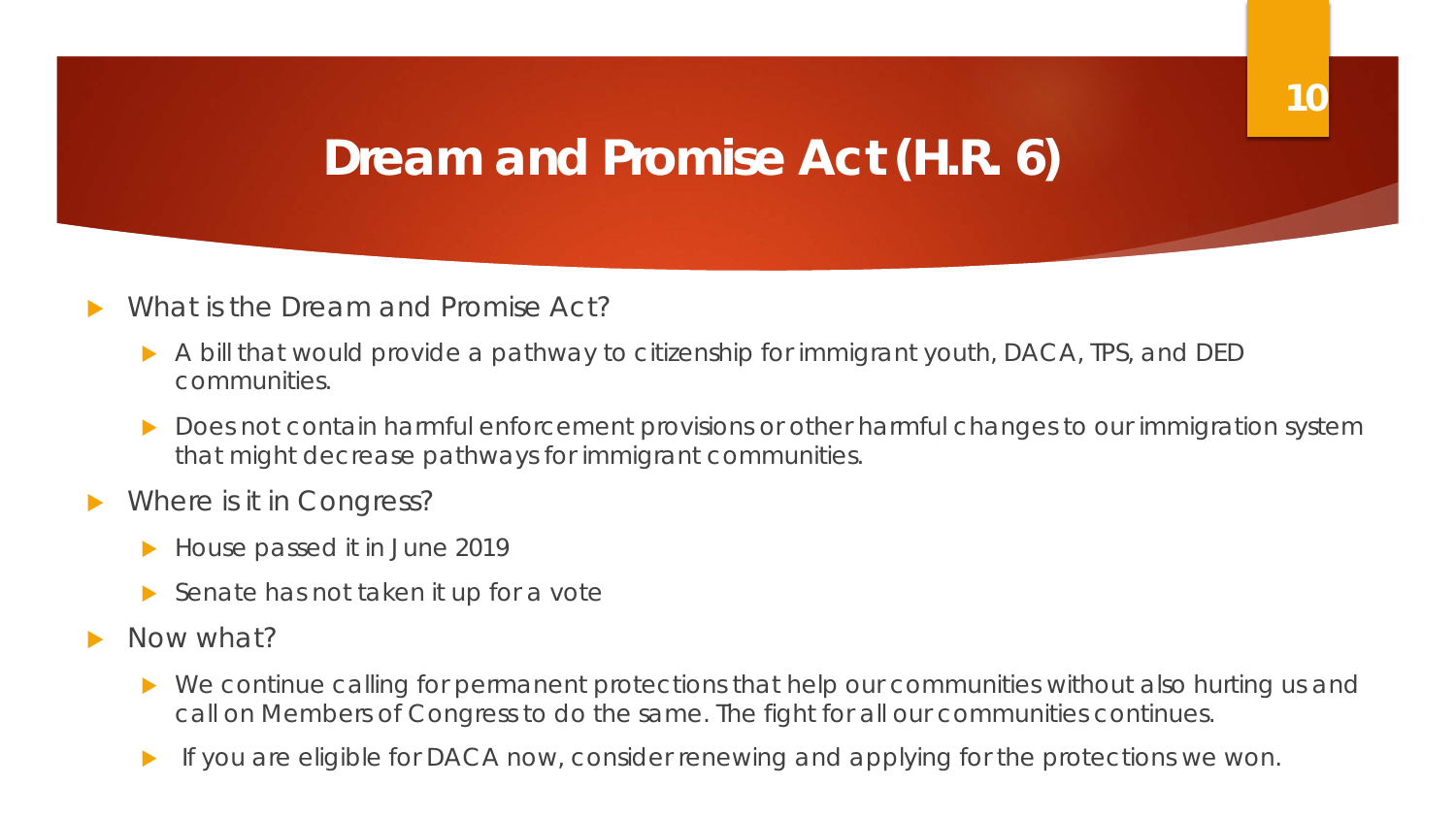### **What Can States and Localities Do To Advance Immigrants' Rights?**

- Disentangle law enforcement from immigration enforcement
- Pass tuition equity policies to ensure access to higher education for all, regardless of immigration status
- Work to increase college affordability for all
- Expand eligibility for drivers' licenses and state issued IDs for all, regardless of immigration status
- Pass safe space policies for health centers, schools/college campuses, and courthouses
- Provide funding for deportation defense programs to increase representation for people facing deportation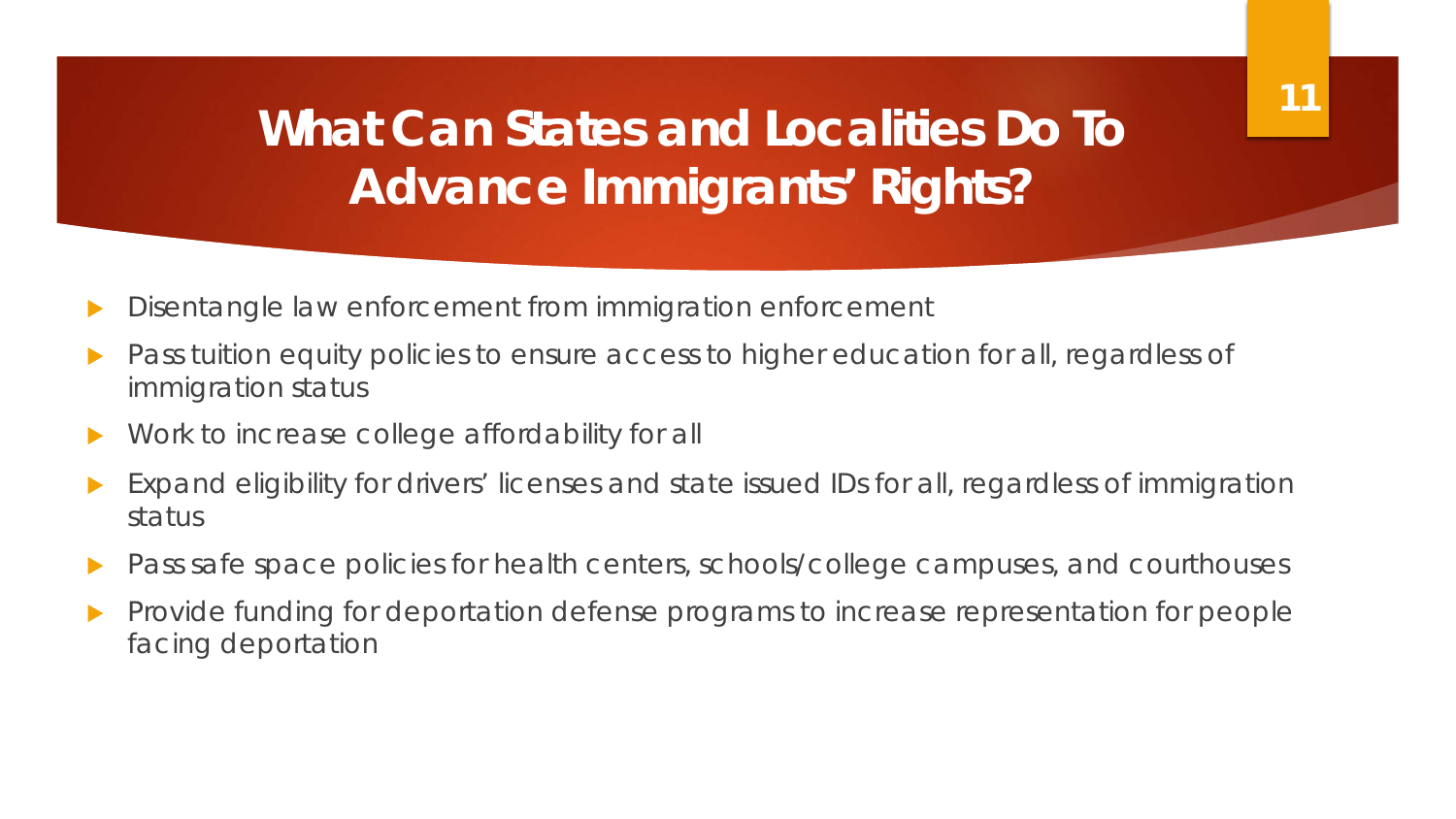## **Federal Advocacy Resources**

▶ Summary of Dream and Promise Act of 2019 (H.R. 6): [https://www.nilc.org/issues/immigration-reform-and-executive](https://www.nilc.org/issues/immigration-reform-and-executive-actions/summary-of-dream-and-promise-act-of-2019/)actions/summary-of-dream-and-promise-act-of-2019/

**FREQUENTLY ASKED QUESTIONS American Dream and Promise Act of 2019:**  [https://www.nilc.org/issues/immigration-reform-and-executive](https://www.nilc.org/issues/immigration-reform-and-executive-actions/faq-american-dream-and-promise-act-of-2019/)actions/faq-american-dream-and-promise-act-of-2019/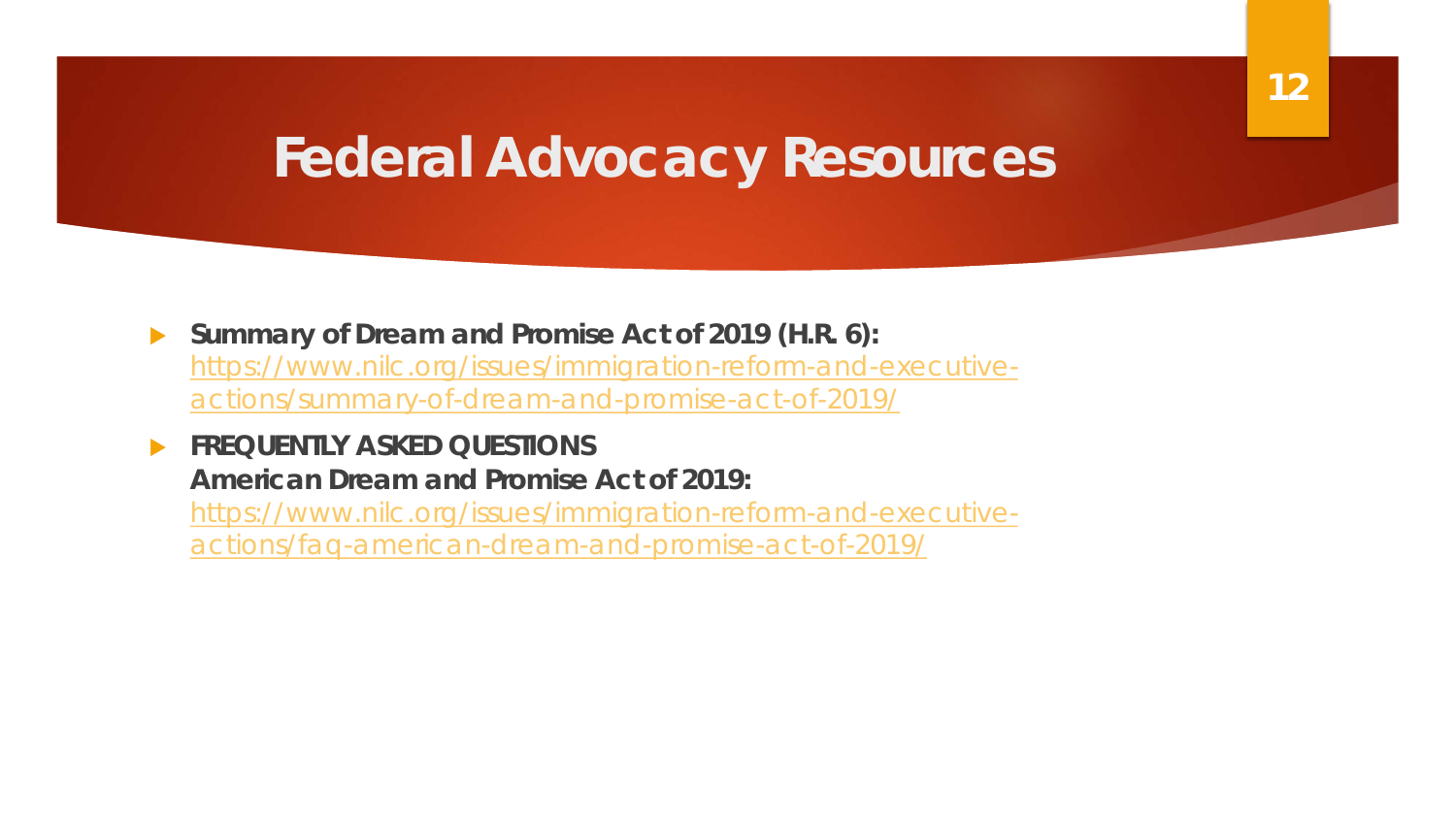

- Dupdated Guidance for DACA Recipients Post-SCOTUS Decision: [https://unitedwedream.org/2020/06/post-supreme-court-decision-daca](https://unitedwedream.org/2020/06/post-supreme-court-decision-daca-guidance/)guidance/
- NILC's DACA Resource Page:<https://www.nilc.org/issues/daca/>